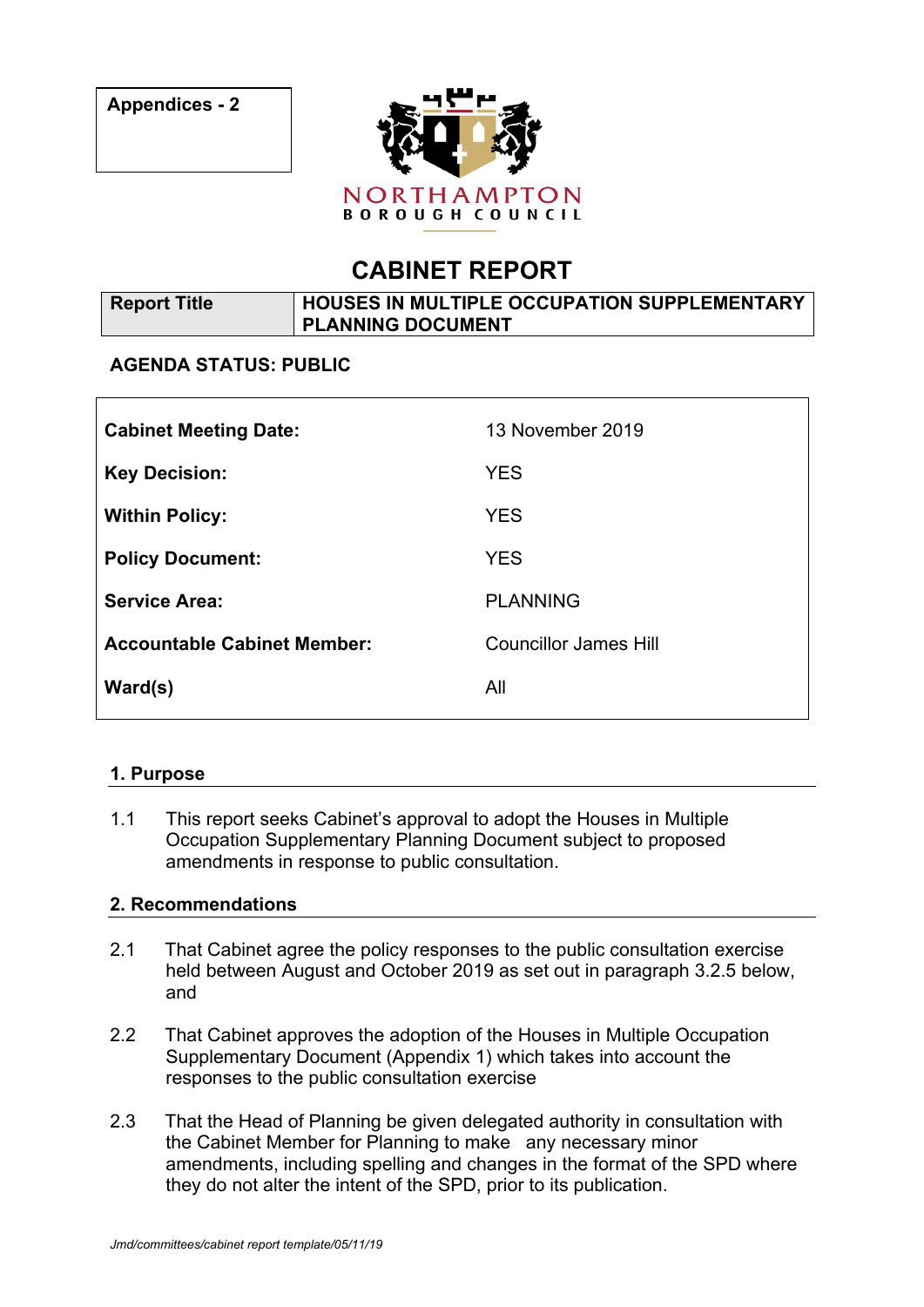## **3. Issues and Choices**

## **3.1 Report Background**

- 3.1.1 At Cabinet on 24<sup>th</sup> July 2019, Members agreed that the draft Houses in Multiple Occupation Supplementary Planning Document (HMO SPD) should be published for consultation for eight weeks, from 8<sup>th</sup> August to 3rd October 2019. This SPD seeks to update the principles and guidelines for the management of the concentration and quality of HMOs which were contained in the Interim Planning Policy Statement for HMOs, approved in November 2014.
- 3.1.2 The National Planning Policy Framework (February 2019) requires local planning authorities to ensure that a sufficient number and range of homes can be provided to meet the needs of current and future generations, and that these are reflected in planning policies. This includes the need to plan for houses in multiple occupation.
- 3.1.3 Policy 14 of the Submission Draft Local Plan Part 2 specifies this requirement, and this HMO SPD seeks to provide further details on how the policy can be met.

#### **3.2 Issues**

- 3.2.1 The Cabinet report on the draft HMO SPD, which was considered in July, outlined the key issues which Northampton faced with the volume and concentration of houses in multiple occupation. It also highlighted the fact that evidence shows that there is a demand for HMOs and that this is likely to increase. The main issue relates to the concentration of HMOs and how this is managed.
- 3.2.2 The Interim Planning Policy Statement (IPPS, 2014) was prepared with the intention of addressing the management of the concentration of HMOs as well as to guide applicants and landlords on the requirements for delivering HMOs, covering matters such as space standards. Appeal decisions, as well as evidence used to inform policy formulation for the Local Plan Part 2, have been used to update in the production of this SPD.
- 3.2.3 There were 3 principles contained in the HMO SPD. Principle 1 related to the application of a new threshold for determining planning applications. Principle 2 related to amenity space standards and Principle 3 related to parking provision.
- 3.2.4 The HMO SPD was published for consultation for a period of eight weeks, ending on 3rd October 2019. Eight duly made responses were recorded. Full details can be found in the Consultation Statement attached at Appendix A. In summary, the Environment Agency considers Principle 2 to be acceptable as it addresses their concerns on no ground floor sleeping in high flood risk areas. The Town Centre Conservation Area Advisory Committee, Great Houghton Parish Council and Duston Parish Council support the contents of the SPD, with the latter seeking a borough wide Article 4 Direction. Two other respondents requested that the Article 4 Direction be extended. Three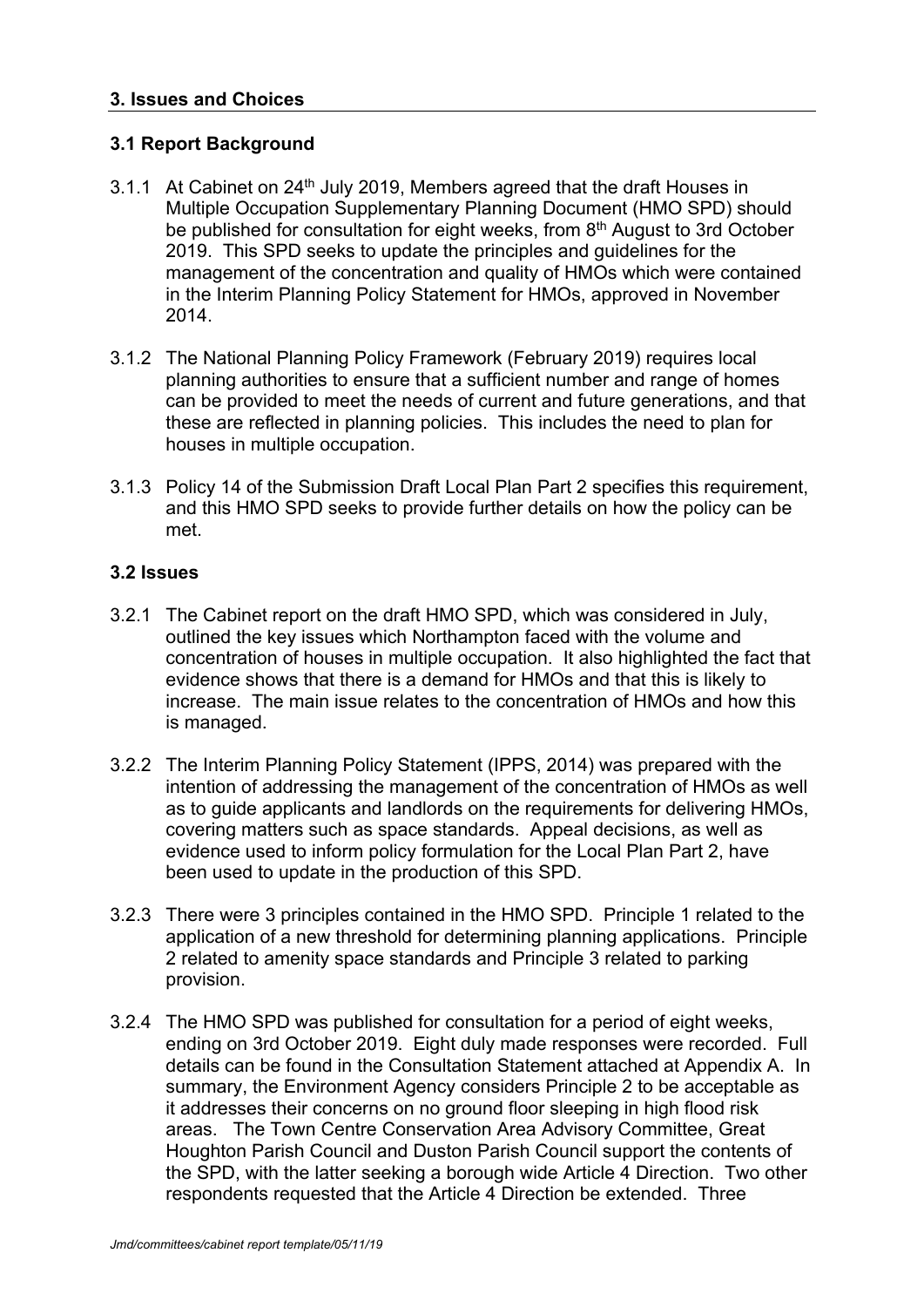respondents neither supported nor objected to the SPD but outlined the issues associated with HMOs. There was only 1 objection to the SPD and this related mainly to the threshold.

- 3.2.5 The HMO SPD has been amended to reflect some of the comments, as well as to clarify the principles. The main changes to the HMO SPD are:
	- Principle 1: to be amended to read "……….It should not result in more than 10% of the total number of HMO dwellings, regardless of whether licensed or not, within a 50m radius"
	- Principle 2: the flood risk element is considered to be important and warrants its own principle. New Principle 3 has been formulated to address this and Principle 2 now focuses on the provision of adequate facilities and amenities
	- Principle 4: replaces the previous Principle 3. It has been amended to state that parking beat surveys will only be required where there have not been any updated surveys within 1 year
- 3.2.6 The updated HMO SPD is attached in Appendix B.

# **3.3 Choices (Options)**

## **3.3.1 Option 1: Agree the amendments and adopt the HMO SPD**

- 3.3.2 Members can agree to the amended version and adopt the HMO SPD. Once adopted, the SPD will be used to guide planning applicants and landlords on the appropriate threshold and standards for delivering HMOs. This will ensure that landlords will continue to provide the right standard of accommodation within the right locations. It will ensure that the wellbeing of occupants and nearby residents are protected.
- 3.3.3 This SPD seeks to deliver both the policies in the adopted West Northamptonshire Joint Core Strategy and the submission draft Northampton Local Plan Part 2. Its status as a Supplementary Planning Document means that the document will carry more weight when it comes to decision making and planning appeals.

## **3.3.4 Option 2: Do not agree the amendment and do not adopt the HMO SPD**

- 3.3.5 Members can decide not the adopt the revised HMO SPD and continue to use the existing Interim Planning Policy Statement to determine planning applications and to guide landlords and planning applicants when it comes to delivering HMOs.
- 3.3.6 In pursuing this option, the Council will continue to rely on an interim statement which was adopted before the West Northamptonshire Joint Core Strategy and carries limited weight.

# **4. Implications (including financial implications)**

# **4.1 Policy**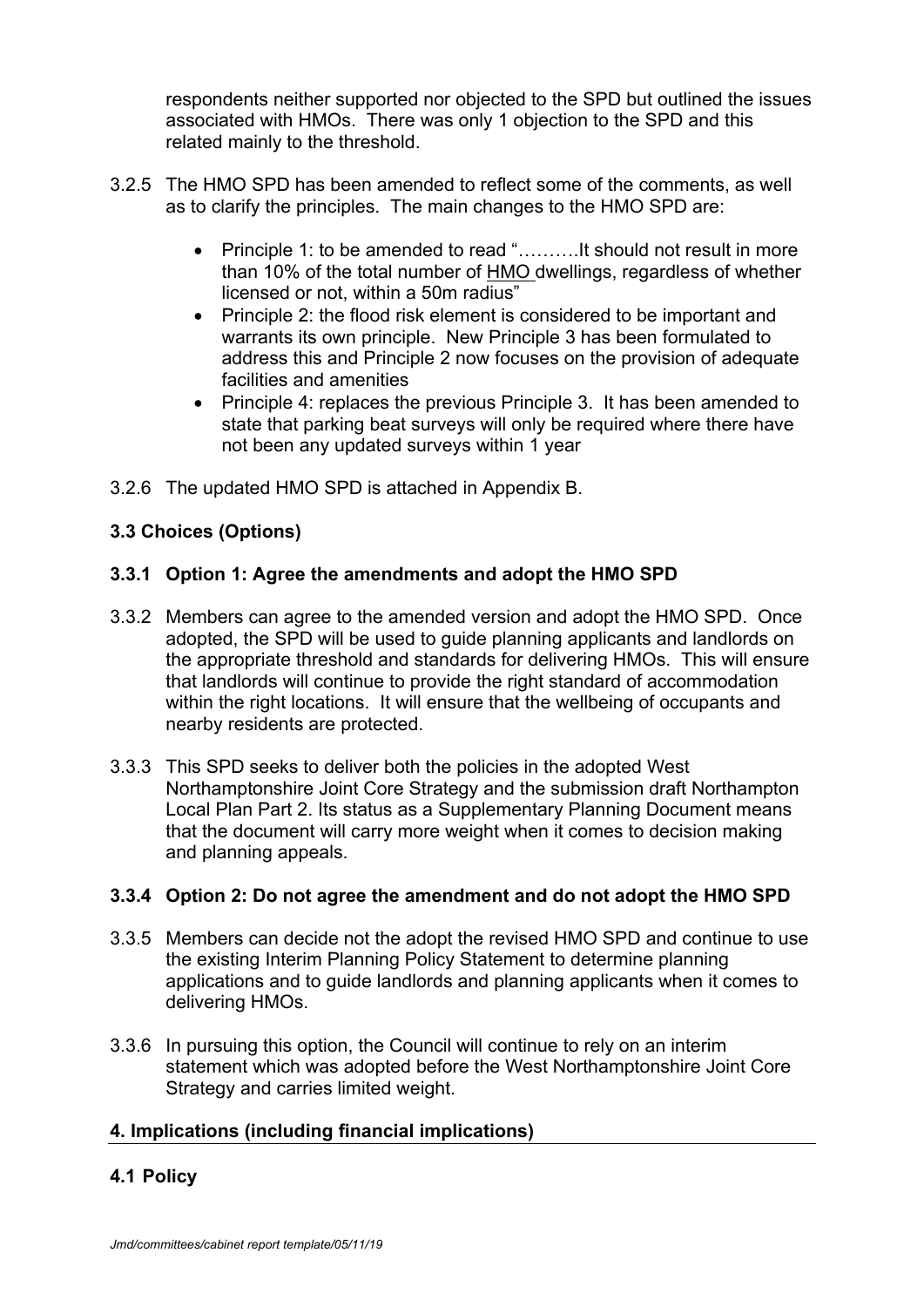4.1.1 This HMO SPD seeks to implement both Policy H5 of the West Northamptonshire Joint Core Strategy (Managing the housing stock) and Policy 14 (Delivering houses in multiple occupation) of the submission draft Northampton Local Plan Part 2. It does not seek to introduce any new policies.

# **4.2 Resources and Risk**

4.2.1 Sufficient resources have been incorporated into the budget for 2019/20 to fund the staffing requirements needed to provide pre application advice, determine planning applications and undertake enforcement activities.

# **4.3 Legal**

4.3.1 Supplementary Planning Documents provide additional guidance on adopted and emerging policies contained in Local Plans. This HMO SPD has been prepared in accordance with the provisions set out in the Planning and Compulsory Purchase Act 2004 and the Town and Country Planning (Local Planning)(England) Regulations 2012.

# **4.4 Equality and Health**

4.4.1 An Equalities Impact Assessment has recently been carried out for the draft Northampton Local Plan Part 2. As this SPD has been prepared to provide guidance on delivering a policy in this Local Plan Part 2, an additional Equalities Impact Assessment for this SPD was not considered necessary.

## **4.5 Consultees (Internal and External)**

- 4.5.1 Prior to releasing the draft SPD for consultation, the Planning Policy team consulted colleagues in Development Management, Building Control and Private Sector Housing. Northamptonshire County Council and Environment Agency have also been consulted.
- 4.5.2 Following Cabinet on 24 July 2019, the draft SPD was released for consultation for 8 weeks between 8 August to 3 October 2019. Everyone on the local plan database (totalling 511 contacts) was consulted. An advert notice was also published in the Northampton Chronicle & Echo.

## **4.6 How the Proposals deliver Priority Outcomes**

4.6.1 This HMO SPD will provide guidance on the delivery and management of concentration of houses in multiple occupation. This will contribute towards addressing some of the issues associated with HMOs including residents' wellbeing, litter, parking and anti-social behaviour. Northampton's Corporate Plan for 2018-20 contains 3 strategic priorities, one of which is to create resilient communities. Within this strategic priority, the Council seeks to work with partners to reduce violent crime, anti-social behaviour and hate crime. In addition, it will contribute towards delivering more homes, better homes – in terms of making effective use of enforcement powers to ensure good standards in the private rental sector.